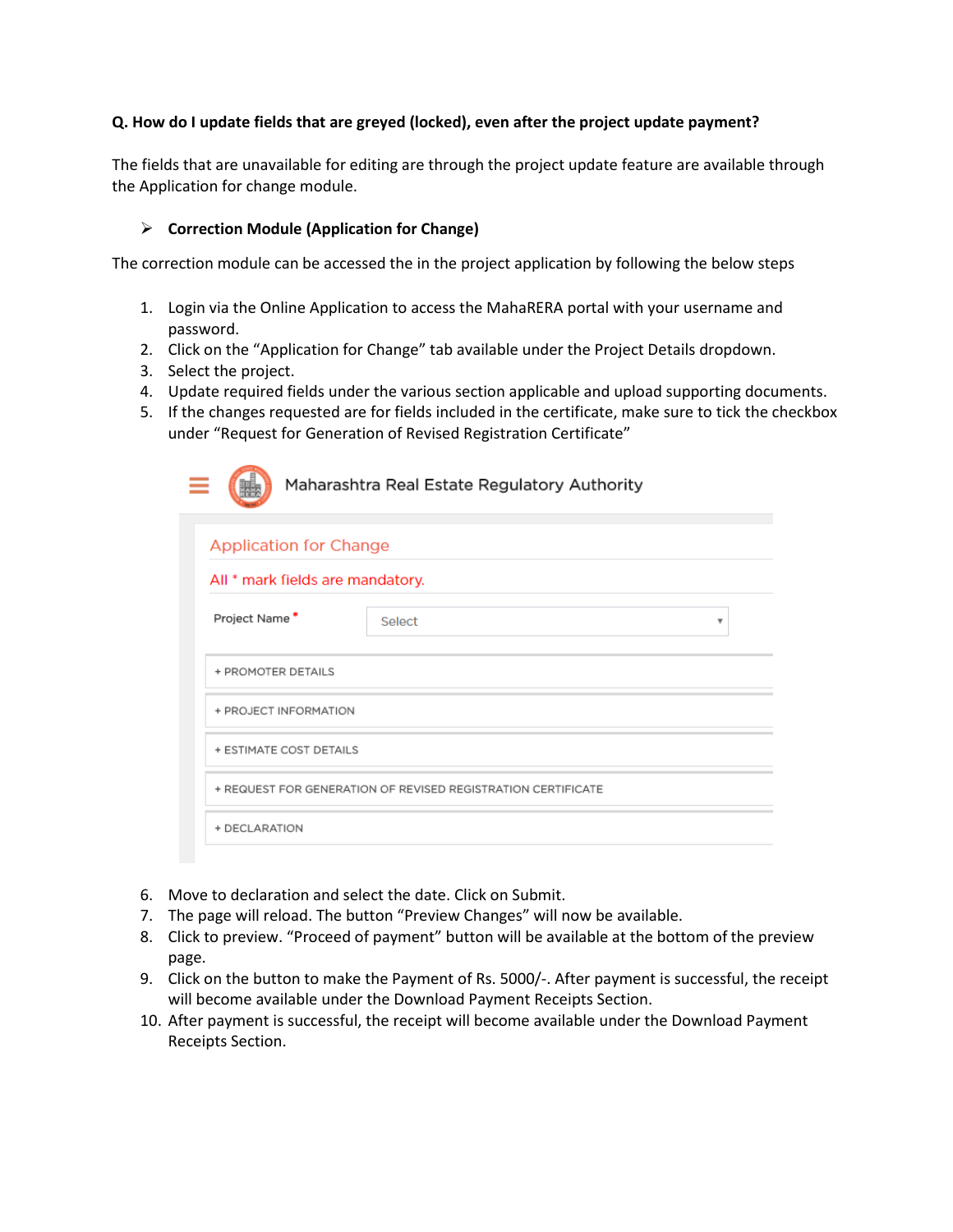## **Q. Where can find information on Update and Revision/Correction of information filled on the application portal?**

For information please refer to **SOP** for Updating Registered Projects and Revising /Correcting Information with respect to Registered Projects and Registered Real Estate Agents available on the MahaRERA website under Orders and Circulars.

[https://maharera.mahaonline.gov.in/Upload/PDF/SOP%20for%20Updating%20and%20Revising-](https://maharera.mahaonline.gov.in/Upload/PDF/SOP%20for%20Updating%20and%20Revising-Correction.pdf)[Correction.pdf](https://maharera.mahaonline.gov.in/Upload/PDF/SOP%20for%20Updating%20and%20Revising-Correction.pdf)

and **Amendment** to the Circular on Standard Operating Procedure for Updating Registered Projects and Revising/Correcting information with respect to Registered Project and Agents

<https://maharera.mahaonline.gov.in/Upload/PDF/Circular%20No%2014.pdf>

#### **Q. I have to update or correct information in my project or agent registration certificate?**

Repeat the steps above for the the "Application for Change" tab

1. Update required fields under the various section applicable and upload supporting documents.

|  | Maharashtra R |
|--|---------------|
|--|---------------|

eal Estate Regulatory Authority

| <b>Application for Change</b>                                |             |  |  |
|--------------------------------------------------------------|-------------|--|--|
| All * mark fields are mandatory.                             |             |  |  |
| Project Name*                                                | Select<br>v |  |  |
| + PROMOTER DETAILS                                           |             |  |  |
| + PROJECT INFORMATION                                        |             |  |  |
| + ESTIMATE COST DETAILS                                      |             |  |  |
| + REQUEST FOR GENERATION OF REVISED REGISTRATION CERTIFICATE |             |  |  |
| + DECLARATION                                                |             |  |  |

- 11. Move to declaration and select the date. Click on Submit.
- 12. The page will reload with the button "Preview Changes". Click to preview.
- 13. Proceed to make the Payment.